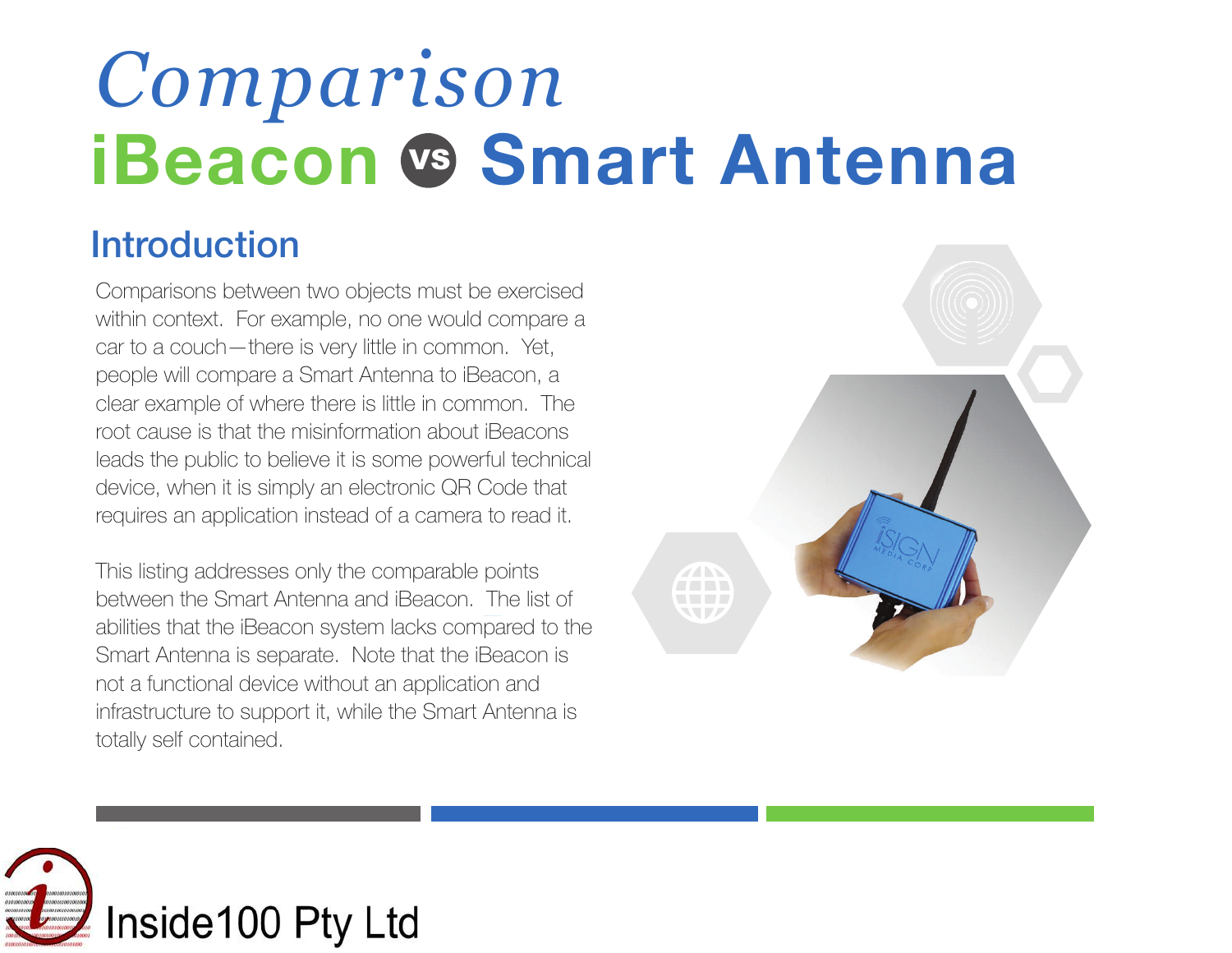### **SMART ANTENNA iBEACON**





**PRODUCT CATEGORY**



Waterproof IP65 extruded aluminum<br> **CONSTRUCTION** housing Manufactured in North America **CONSTRUCTION** Typically plastic, manufactured in Asia

Power supply is hard wired **POWER SYSTEM** (extended operating life)

Ads via Bluetooth & Wi-Fi simultaneously **COMMUNICATION** Ping" sent by Bluetooth only. No ads sent

None

Apply power, upload an ad or coupon

**SETUP REQUIREMENTS**

**ADVERTISING** 

**ADVERTISING** 

**EXTRA REQUIREMENTS**



Commercial/Industrial/ Commercial/Industrial/ Consumer/ Light Business

Typically battery (except for USB devices plugged into a PC or power supply)

**Full graphic image/video/audio CAPABILITY None.** Sends an ID number only

Self determines which graphic to send<br> **METHOD** None. App does the work, not the iBeacon

Requires an application to be located, downloaded, and installed.

Pay to develop an App(\$\$\$\$\$), an iBeacon Management System, and a Content Management System, install battery, establish maintenance plan for inevitable battery wear

External, heavy duty **ANTENNA TYPE** Internal sliver of copper foil or simple loop

Up to 300 feet **RANGE** Up to 100 feet (affects battery life)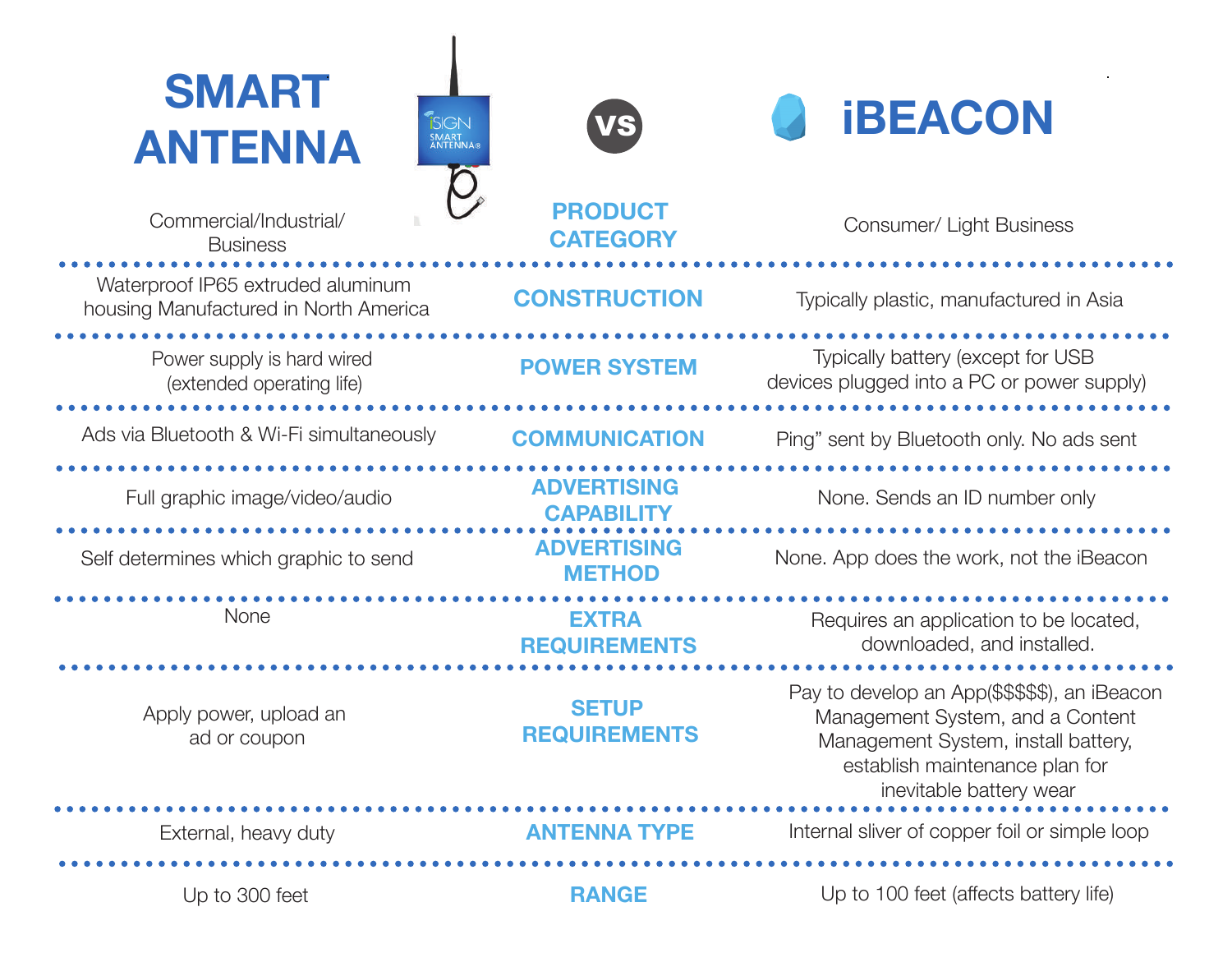### **SMART ANTENNA iBEACON**

98% (Android, Windows Phone 8, Blackberry and iPhone)

None

VS

**NATIVE PHONE COVERAGE**

**SMARTPHONE USER'S COSTS**

**SECURITY**

22% (iPhone) Android adoption very slow

Data fees if phone uses cellular data is to access the app's web interface

Requires user's personal info to acquire the app. Once the host has the personal info, there is risk (e.g. Target stores data breach)

> Intrusive-app can continuously monitor user's movements

Purchase several software packages

No, restricted to the apps conditions. iBeacons can only be used for tracking objects or people in a confined area. No IP65 rated outdoor models yet.

Set an iBeacon in an area, develop and configure an app to know what the iBeacon is supposed to trigger, providing it does not change locations. The app will deliver ads or coupons if the customer opens the app (if they have downloaded and installed the app and if the app is running)

Non-intrusive, records

Secure and anonymous

phone ID number only

Included, with Content Management

Yes, can be moved around, or used in a vehicle to serve ads. Works anywhere, indoors or outdoors.

Set a Smart Antenna in an area and it will automatically begin to contact phones and deliver ads or coupons

**HOW TO DEPLOY**

**BACK OFFICE SUPPORT**

**MOBILE OPERATION**

**PRIVACY**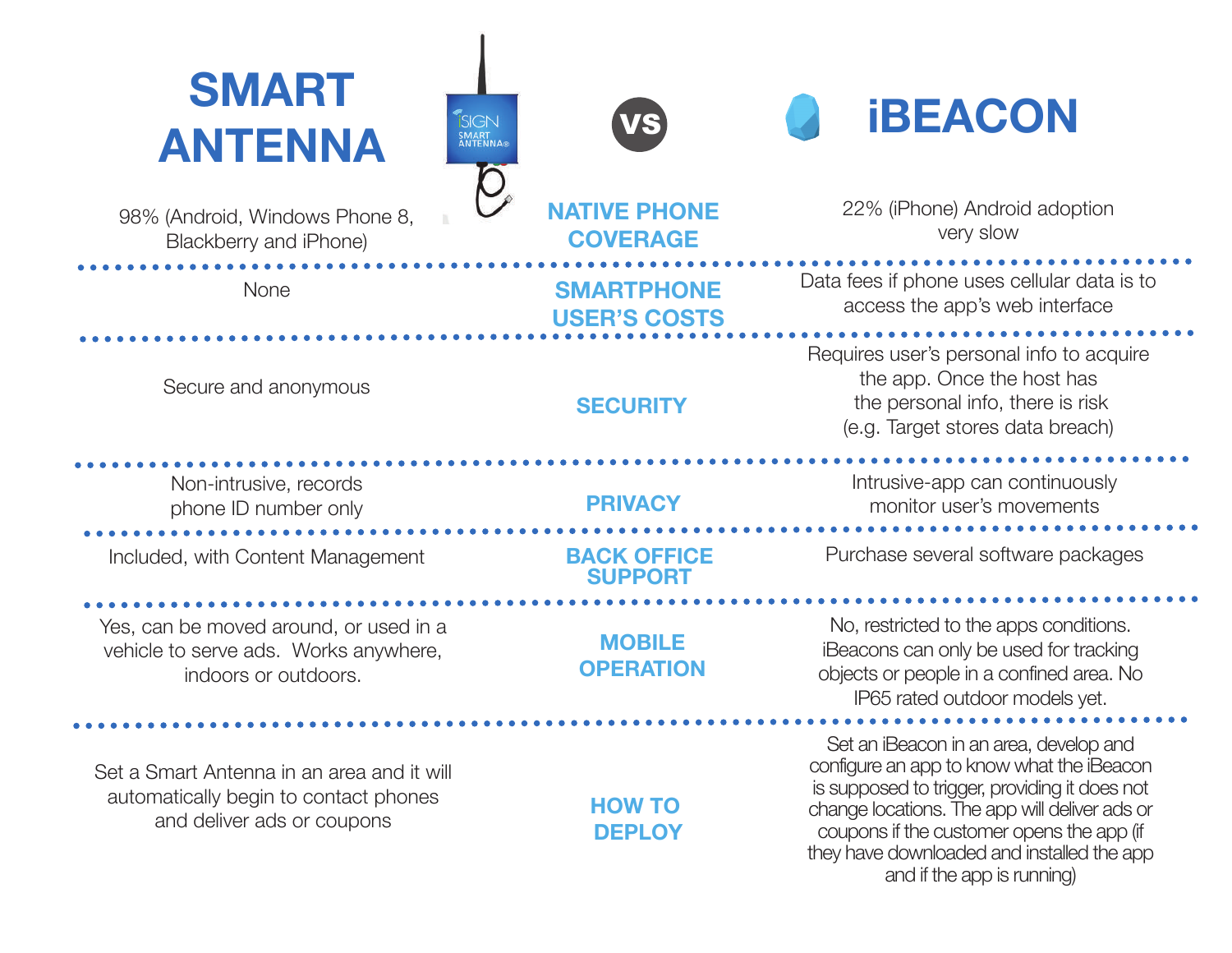### *Additional* **Details and Commentary**

**PRODUCT CATEGORY:** The iBeacon system is a product marketed by Apple, a consumer electronics company. While others created the beacon and Bluetooth technologies, Apple has morphed the concepts into a marketable system. iSign manufactures commercially oriented products, designed to withstand the conditions of the retail and commercial environments.

**SETUP REQUIREMENTS:** The iBeacon system requires that the advertiser pay to develop an application for every type of phone they want to address (iPhone, iPad, Android (each variant of the OS and device type)). The costs for app development can be as little as several thousand dollars for an app with no useful retail purpose. However, development of an app for a retail operation could cost between \$30,000 and \$100,000, depending on the features.





Once an app is created, the operator must pay to develop or populate a database that contains the specific offers for each beacon's location. This database must be updated every time any iBeacon is moved or it loses its location context. Then the operator must pay to develop an iBeacon Management system to track each iBeacon's health and location and maintenance schedule. In contrast, the Smart Antenna needs someone to make a small graphic ad and upload it to the supplied Content Management System. If the Smart Antenna is relocated, it takes its ads with it to the new location. This usually does not require an edited ad to be uploaded to maintain location context.

#### € **CONSTRUCTION**

The iSign Smart Antenna is enclosed in an IP65 rated waterproof metal casing, making it extremely robust. iBeacons are typically plastic, and with retail prices at well under \$100 each it makes the iBeacon units disposable.

### ∰

#### **RANGE**

The Smart Antenna reaches up to 300 feet omnidirectionally, depending on obstructions. The range can be set using the supplied back office interface. A battery-powered iBeacon has a maximum range of 100 feet. With normal usage, this range will slowly diminish following the discharge curve of the battery.

#### ථි **PRIVACY**

The Smart Antenna only records the phone type and the phone's anonymous ID number. Neither of these is private, and they have no connection to the owner's identity. To use iBeacons, the user must have an app, which can then correlate personal movements and activities to the user's name and personal information.

## **ANTENNA TYPE**

The Smart Antenna uses a 5" rubber encapsulated whip antenna mounted outside of the heavy-duty casing for the greatest range in all directions. iBeacons use a very tiny strip on copper foil on the circuit board inside the casing that can be hampered if the casing has any metal content (e.g. metallic paint, or a metal foil decal)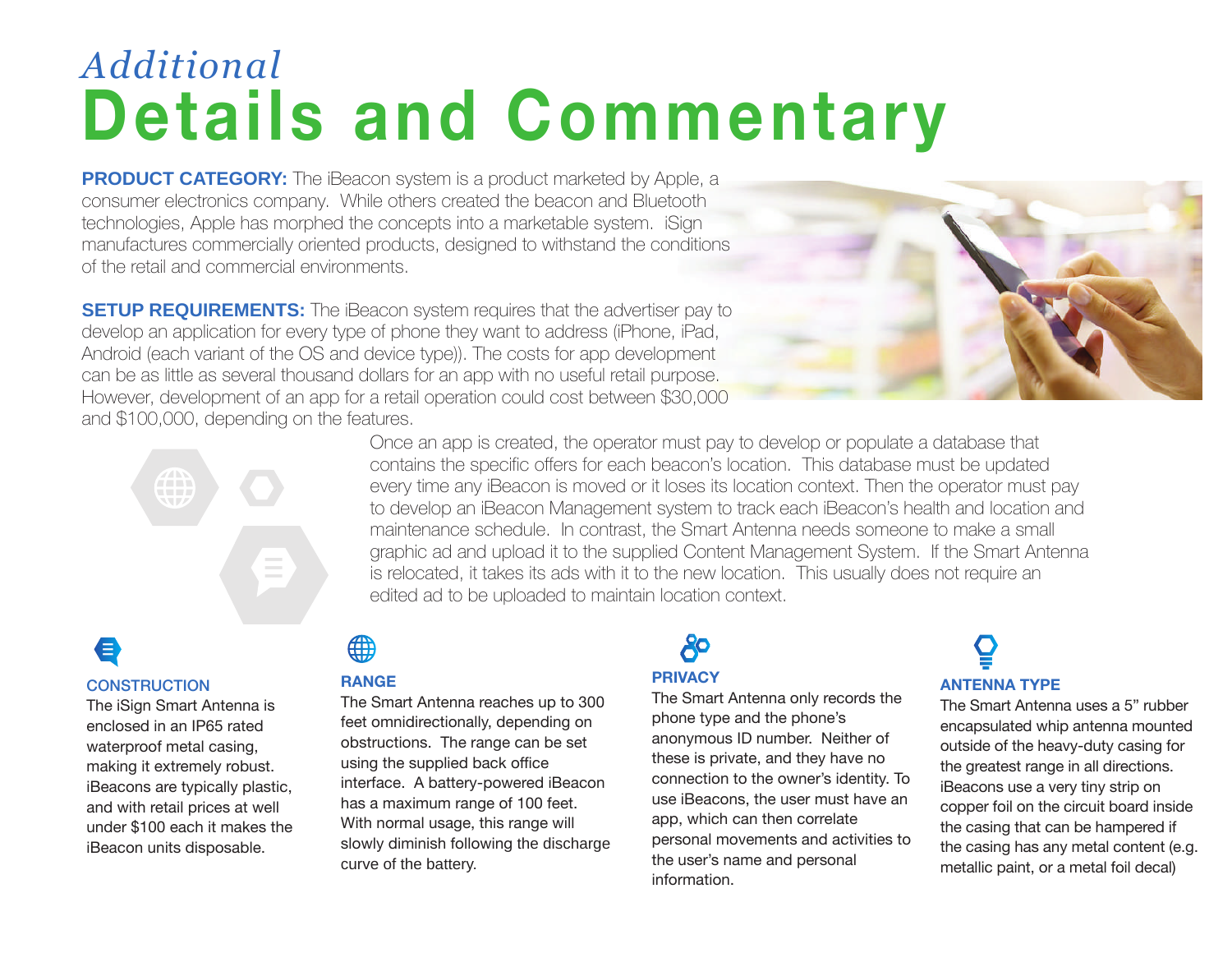|                               | The Smart Antenna addresses the majority of the phones in the world. iBeacon<br>NATIVE PHONE<br>COVERAGE<br>began as an Apple variant of the existing Bluetooth system, so at this time, there<br>is only support for iOS devices (Apple iPhones and iPads). We have not seen the<br>creation of an Android app to date. Since adoption of the iPhone outside of the<br>U.S. is slow, iBeacons will not likely see popularity on a worldwide basis for a                                                                                                                                                                                                                                                                                                                                                                                                                                      |
|-------------------------------|-----------------------------------------------------------------------------------------------------------------------------------------------------------------------------------------------------------------------------------------------------------------------------------------------------------------------------------------------------------------------------------------------------------------------------------------------------------------------------------------------------------------------------------------------------------------------------------------------------------------------------------------------------------------------------------------------------------------------------------------------------------------------------------------------------------------------------------------------------------------------------------------------|
| <b>Effective Technologies</b> | protracted period.                                                                                                                                                                                                                                                                                                                                                                                                                                                                                                                                                                                                                                                                                                                                                                                                                                                                            |
| For business success          | The iBeacon is totally unusable without an application to look for nearby devices.<br>SMARTPHONE<br>USER'S COSTS<br>The app would need to be installed on the phone, and in the retail context, would<br>not include product or store details this would be kept in a database accessible<br>by the app IF THERE IS A GUEST NETWORK CONNECTION. That means that<br>the user would need to log into the store's Wi-Fi. More likely, the app will simply<br>use the owner's cellular data plan to access the database, at a cost to the user.<br>The Smart Antenna has a built-in web server, so the database can be accessed<br>directly from the Smart Antenna without using cellular data.                                                                                                                                                                                                   |
|                               | Every iBeacon cluster will need an app. This is obtained from Apple's iTunes Store.<br><b>SECURITY</b><br>Users are required to sign up for an account using verified personal information,<br>date of birth, and a valid credit card number, even for free apps. In addition to<br>Apple holding onto personal data, the operator, like a Target or Wal Mart that builds<br>an app for its iBeacon network would want to collect personal information for a<br>loyalty program. This information would likely be mandatory, just like signing up for<br>a membership on a website. This is required before iBeacons are usable in any<br>way. The Smart Antenna requires nothing. No private information is collected or<br>stored, unless the user opts into a loyalty program. (Note: the Herjavec Group,<br>an independent data security assessor has certified the security of the iSign |

**POWER SYSTEM:** The Smart Antenna has one cable that is plugged into a power supply for ongoing, stable power. Transmit power remains constant at all times. iBeacons typically use a coin cell for the smallest units, which begin to degrade from the first month of operation. Transmit range will slowly decrease over time until the battery is exhausted, at which time it will no longer transmit until someone discovers the dead unit. Other iBeacon devices such as USB dongles obtain power when plugged into a PC. However, a device plugged into a PC is not intended to be left unattended in a public area like a battery-powered iBeacon. (Note: if a dead iBeacon has been well concealed, and its location not documented, it cannot easily be found to facilitate replacement of the battery)

system)

**COMMUNICATION:** The Smart Antenna transmits full content such as ads, videos or links to a managed web interface directly to a Smartphone using both Bluetooth and Wi-Fi without any other assistance. iBeacons repeatedly send a code "beacon" that can only be found if there is an application installed on the phone. The app recognizes the iBeacon's unique code and the app displays an ad on the smartphone, or accesses a web interface to get the details from a database. If the app is not running, or not installed, or the wrong app is installed, or has been deleted, there will be no usable contact at all. Since many people purge unwanted apps, the risk of losing contact with a customer is high. Since the Smart Antenna does not require an app, it will always contact any phone within its zone**.**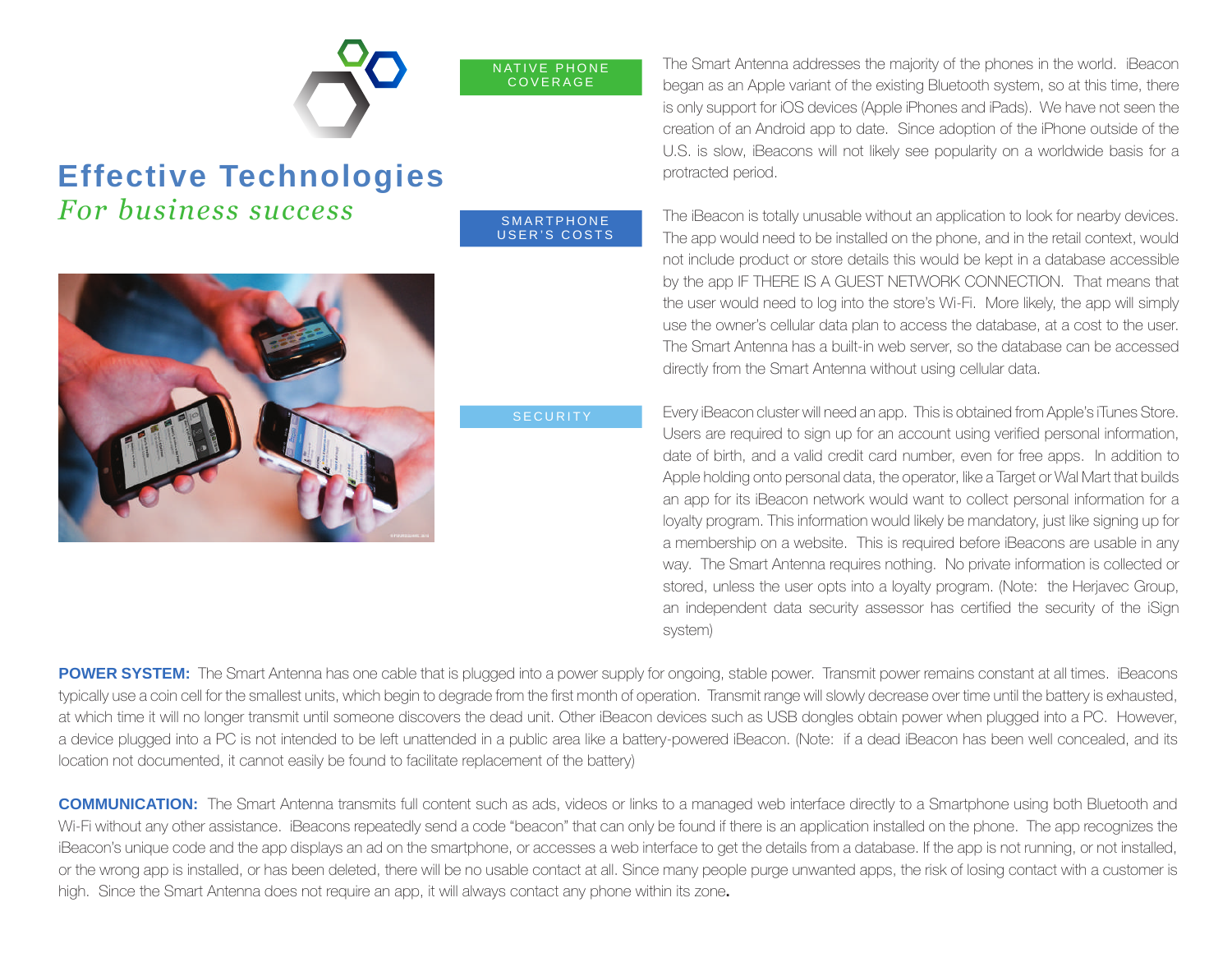



#### **BACK OFFICE SUPPORT**

To use iBeacons, the operator will need to have an application coded for each platform. The costs to develop a retail capable app can cost from \$30,000 to \$100,000, depending on its interactivity and complexity. The point of using iBeacons is to interface with the customer, so a better app is more desirable than a "budget" app. The app is also individual, so operators cannot buy an existing app. That would be very useful.

Once the iBeacon app is created, the operator can now develop ads, using commercially available desktop publishing software like Adobe Photoshop and Illustrator (\$1,000). The Smart Antenna includes a free content development tool to format ad graphics for deployment at no additional cost. Operators can use other software packages to create more complex ads, if desired.

#### **MOBILE OPERATION**

The Smart Antenna is its own broadcast station, so it can be using in a moving vehicle to serve both Bluetooth and Wi-Fi ads. It is not restricted to a fixed location, where an iBeacon must always remain in its original location. However, if an iBeacon is moved, the operator must pay to have the app modified to know the new iBeacon location or the app will diligently provide incorrect information to the user, and the personal user data it collects will also be incorrect. For example, if an iBeacon was located in the ladies undergarment department of a department store, and it was moved to the menswear department, the app would send ads for ladies underwear to the male buyer whenever he was in the menswear department. The app will also be able to record multiple visits to the ladies wear department even though none occurred. Without updating the app, there is a high risk of alienating users.

#### **DEPLOYMENT**